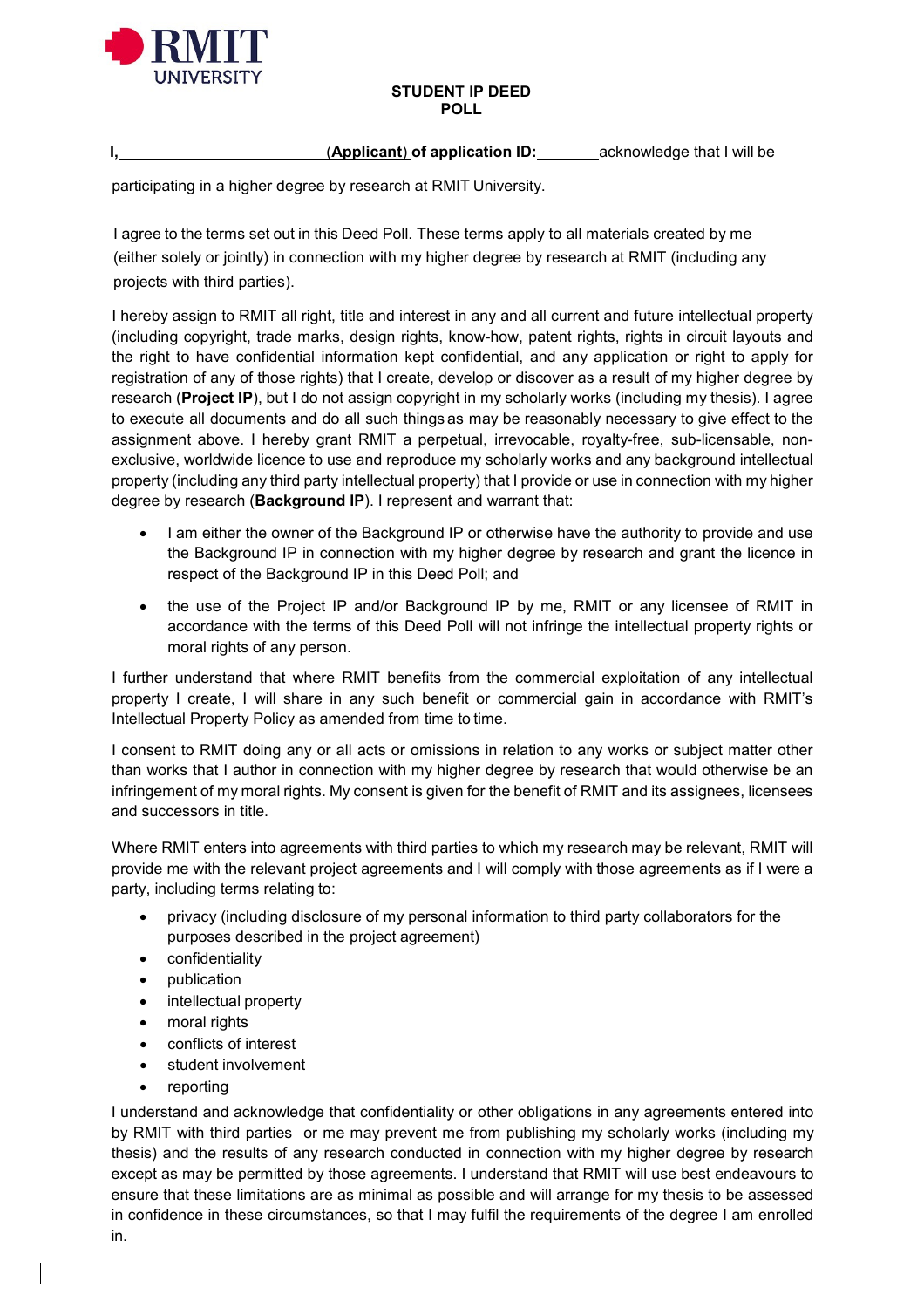I am aware of my right to seek independent legal advice in this regard and have either done so or waive that right.

This Deed Poll is governed by and construed in all respects in accordance with the laws of Victoria, Australia and the parties hereby submit to the non-exclusive jurisdiction of the courts of Victoria, Australia.

**Executed as a Deed**.

**Signed, sealed and delivered** by the **Applicant**  in the presence of:

Signature of witness Applicant's signature

Full name of witness Date